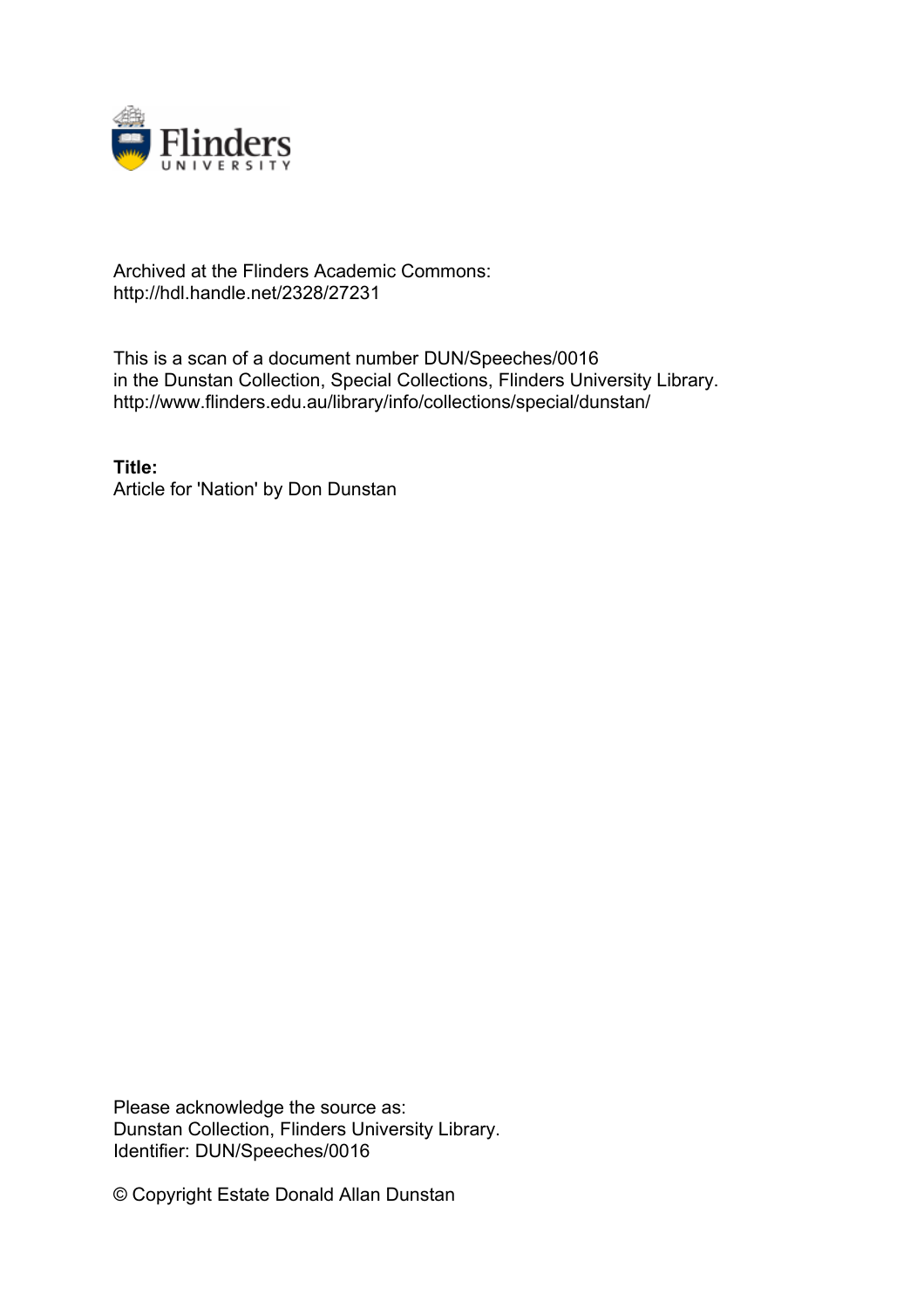## ARTICLE FOR "NATION" BY DON DUNSTAN, PREMIER OF SOUTH AUSTRALIA.

*J* 

It was an appropriate arrival. Flying into Canberra from Melbourne for the Premier's Conference we could see for hundreds of miles sunlit fields, forests, mountains, but could not land. Canberra lay enfolded in impenetrable fog.  $\cdot$ 

The Conference was an important one. We met to hear details of the new five year agreement. There was a chance that the Commonwealth would come to grips with some of the more serious disabilities of the Federal system. There was a chance that policies of joint State-Federal co-operation in areas like education, urban development, pollution, and city transit, could be worked out. We hoped - or at least my Government did - that a major change of heart and mind would occur. It didn't. It became an important Conference because of what it didn't do.

And it will be a memorable one for two other reasons. The South Australian Labor Government ended the interregnum of one-party participation in Premiers' Conferences; it was punished for doing so. We remembered how during the 1968 State election Mr. Gorton had come to Adelaide to help the LCL and had said that it would be easier for a Federal Liberal Government to carry out its national policies if there were Liberal administrations in all States. He had said something about "keeping it all in the family". And we saw what he meant in 1970. New South Wales and Victoria received special per capita grants of &2, giving each respectively an extra \$9M. and &7M. Western Australia received a continuance of its

**2/** 

*Wl-to* 

**l o**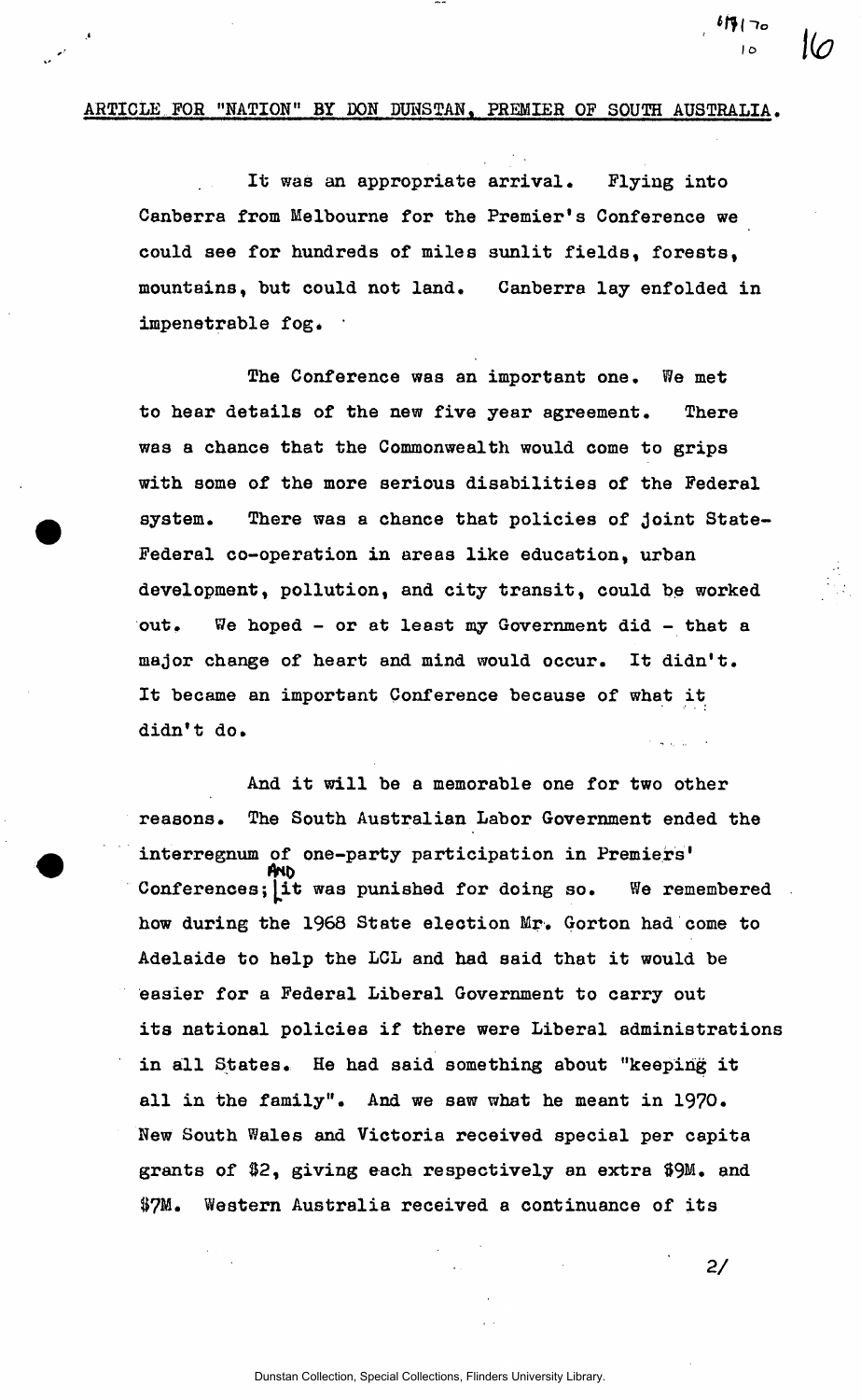special \$15.5M. grant. Queensland received \$2M. extra per year for the five'year period. Tasmania remained a Grants Commission claimant State, and South Australia was told to return to that condition if it wasn't satisfied. "South Australia made up its mind three weeks ago", Mr. Gorton was reported to have said when the Treasury recommendation for assistance was rejected in Cabinet. It was a notable departure: politics for the first time since before the war appear to have influenced the treatment of a particular State at a Premiers' Conference.

 $2.77$ 

But the matters which should now be discussed are far more fundamental than how one State or another was treated at the 1970 Conference. They concern the whole future of Federalism - the way in which the system is drifting - the direction of the drift and the lack of . efficient and necessary control. They are matters which should be dealt with at a Statesman-like level. Amateurism leads to the occlusion of Federal systems.

The disabilities of Federal systems can I" think be stated quite simply. They all display centralist drifts and tensions, constitutional conservatism, and a strong tendency to legalism. Some commentators hold that they mean weak government generally, deriving from an inevitable clash of priorities and objections between member States and the Central Government, and this may be so. But for Australia, the theoretical alternative of one absolute central soverwign Government is unacceptable. It would meal stream and the second stream of the second stream stream and stream stream of the stream stream of the stream stream stream stream stream stream stream stream stream stream stream stream stream stream stream elimination of people's participation in Government, than the present system does. There could only be

**3/**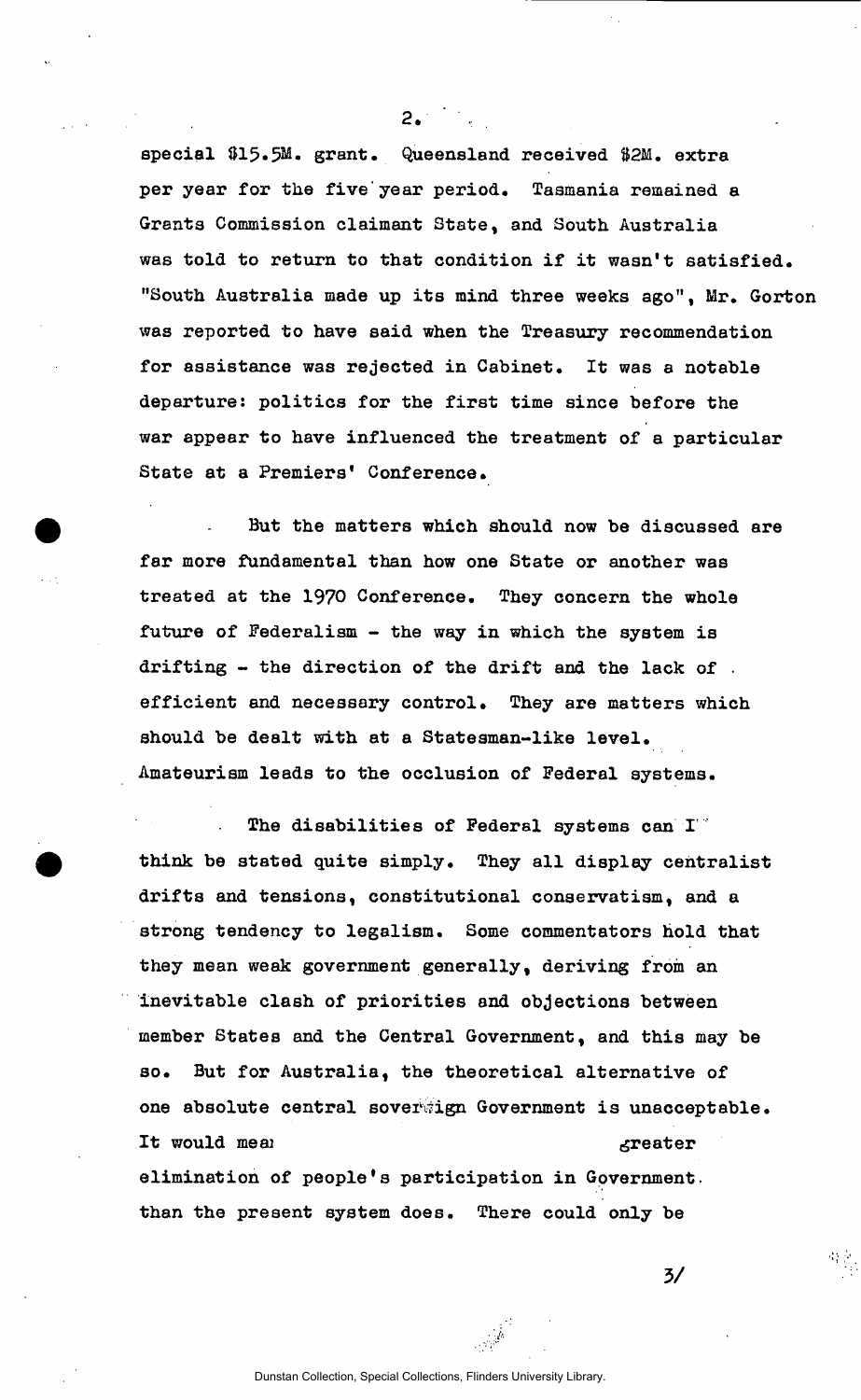arbitrary rule of diverse sectors by massive bureaucracies.

But it is clear that the present Australian constitution has given us a system of Federalism that is both unwieldy and nigh-on impossible to change. It has a totally disabling effect on the implementation of modern governmental policies, and perhaps its only virtue is that it can ensure a measure of non-conformity that, by and large, is beneficial to the country as a whole. South Australia's attitude to censorship, for instance, and the defence of literary merit allowed in its Police Offences Act, has been one area in which non co-operation with other States and the Commonwealth has had a small but healthy national effect. And this can also occur in such areas as social legislation, consumer protection, packaging and design controls, industrial legislation, and parliamentary enfranchisement.

But the system as a whole is inefficient and debilitating. And as the years pass and the writing of the Constitution becomes enveloped in the mists of time, that well-known contagion of Federated States can be seen developing-high-minded reverence for the Founding Fathers. Any criticism of their document becomes a kind of political blasphemy. They are even now being seen as immeasurably wise and far sighted, despite the fact that when they drew the document up about the only matters they considered crucial to national government were defence, an end to customs barriers, and an efficient post office. In fact, they were State politicians representing the interests of their own areas only. Nor did they number among them a Jefferson or Franklin to add the good prose or the democratic ethic Americans enjoy in their Constitution.

 $4/$ 

Dunstan Collection, Special Collections, Flinders University Library. \

 $\mathbb{R}^d$ 

 $\overline{3}$ .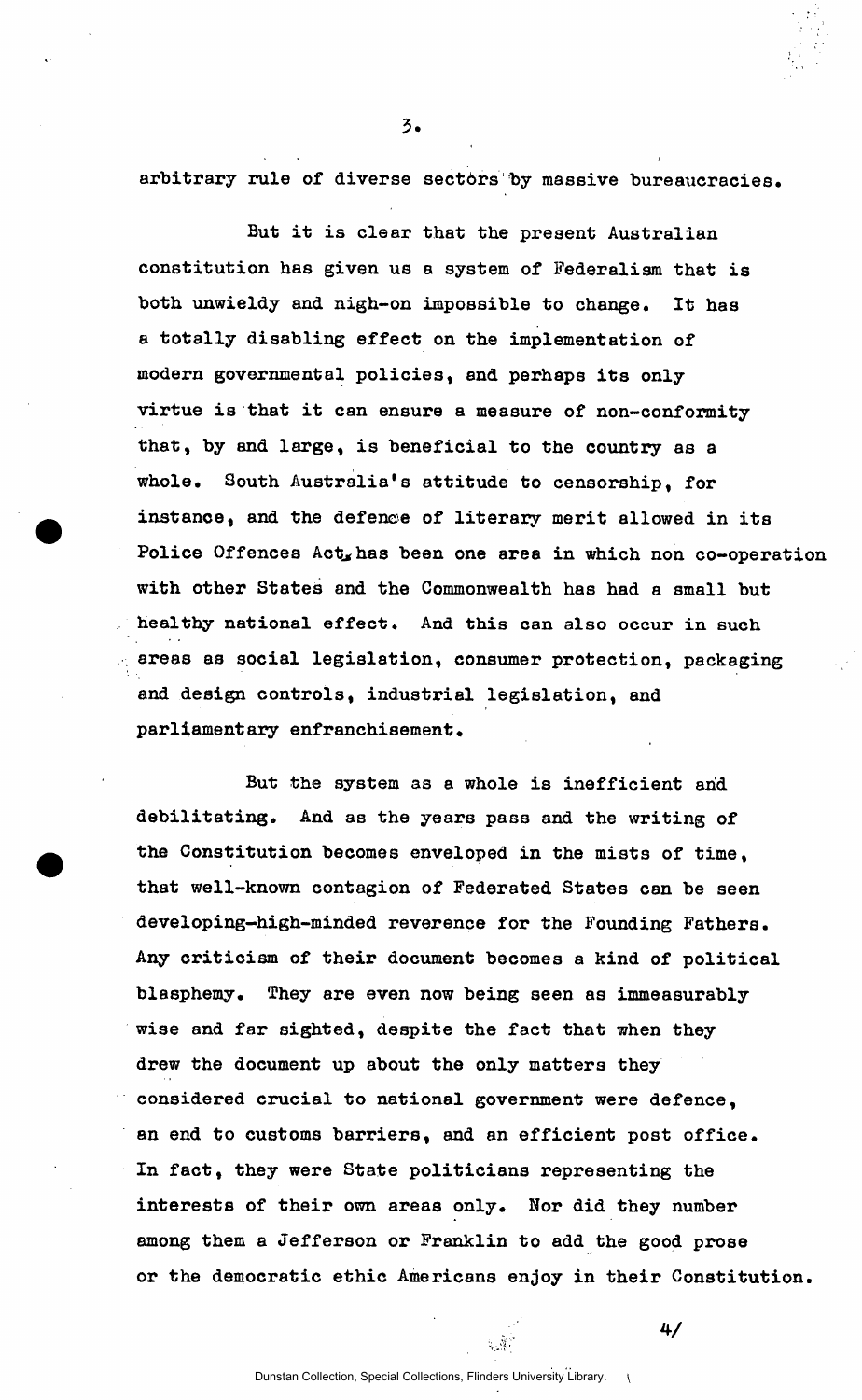But We are now left with the results of their work: a system of sovereign governments whose boundaries bear no relation to physical, social or economic georgraphy, and which are limited in their attempts to legislate efficiently in such important areas as trade practices or national transport because the framers of the Constitution on the one hand did not believe Governments should be concerned with the economy or business practices, and on the other they foresaw no problems emerging. Then again, to change their Constitution we have the additional disability that when transfers of powers between the States and the Commonwealth are at issue, a referendum must be carried by a majority of citizens in a majority of States. Considering the history of constitutional change in Australia, the prospect is gloomy, even though I think it can be argued that a majority of people would like to see fewer politicians, more work from them, and more efficient national and regional policies.

4.

Ideally, the direction in which we should be moving as a nation is towards a complete restructuring of governmental responsibilities with a Central Government exercising effective national control, and with subordinate ra-legisiazures in self-contained regions throughout, the country. However, to introduce changes of that magnitude would require a referendum carried by a majority in all States, and a plan which is based upon real regional development. One can't just draw lines on a map - the lines must relate to something real before voters will be impressed. The ideal is most unlikely to be achieved for many years.

Therefore the problem we are faced with now is how to make the present system work. That it doesn't

**5/**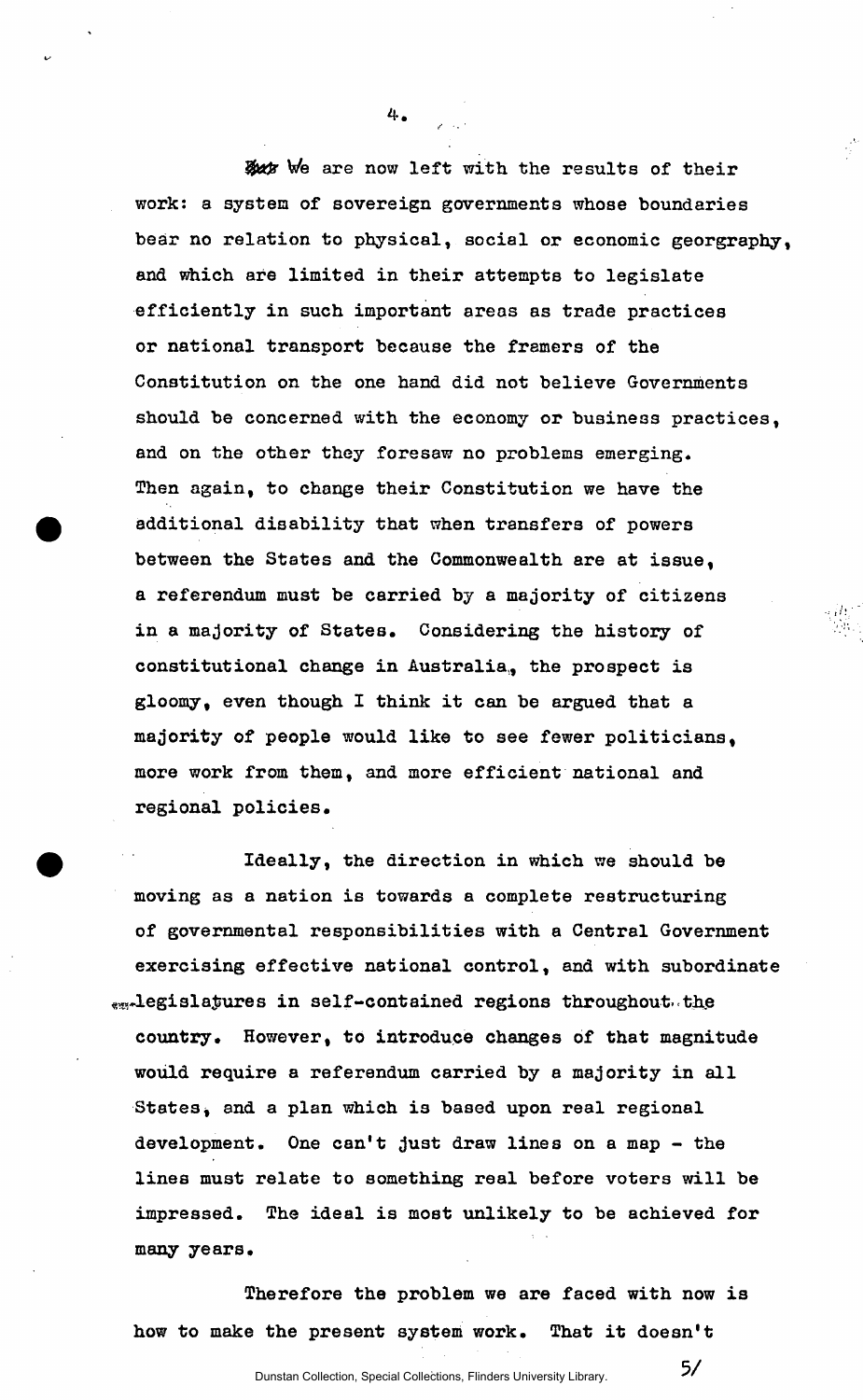work is clear enough to any observer of the yearly lineup at Premiers\* Conferences who watches as an imperious Commonwealth meets the thinly supplicant States and all indulge in the fiction of sovereign, federal egality.

The last Premiers' Conference could have been the beginning of a new era in State-Federal co-operation, for it will only be through co-operation that the creaking system will work. At present, with the Commonwealth controlling all growth taxes, with its ability under Section 96 to impose budgetary priorities on the States, and with its decided reluctance to enter into direct involvement with the States in areas like urban planning, the States are faced with urgent needs for which they are responsible but for which they have no adequate resources. Without any prior COMMONWEALIH.<br>CONSultation, we sit back and watch special grants being made in, say, education - like the absurd provision in South Australia of a complicated telescope and building  $S_{\rm eff}$  of a complication of a complication of a complication of a complication of and building  $\sigma$ to house it get a school whose process it a school whose process is a school whose process in the school whose process is a school whose process in the school whose process is a school whose process in the school whose pro *Pcn&n* i^ru transport, we are reluctantly involved in the continuance by the Commonwealth of roads grants  $\rightarrow$  which make no allowance for the overall development of comfortable cities with effective modern transit systems, which leave the States with immense town planning problems. And the same can be said for social services, urban redevelopment, decentralization, and a host of other problems in which the Federal Government effectively acts as a separate agent from the State Governments whose responsibilities these things in fact are.

 $\frac{1}{\sqrt{2}}$ new betterment factor, and the new debt forgiving that the Commonwealth put forward at the Conference were a hesitant move in the right direction, as far as a five

hesitant move in the right direction, as far as a five

**6/** 

5.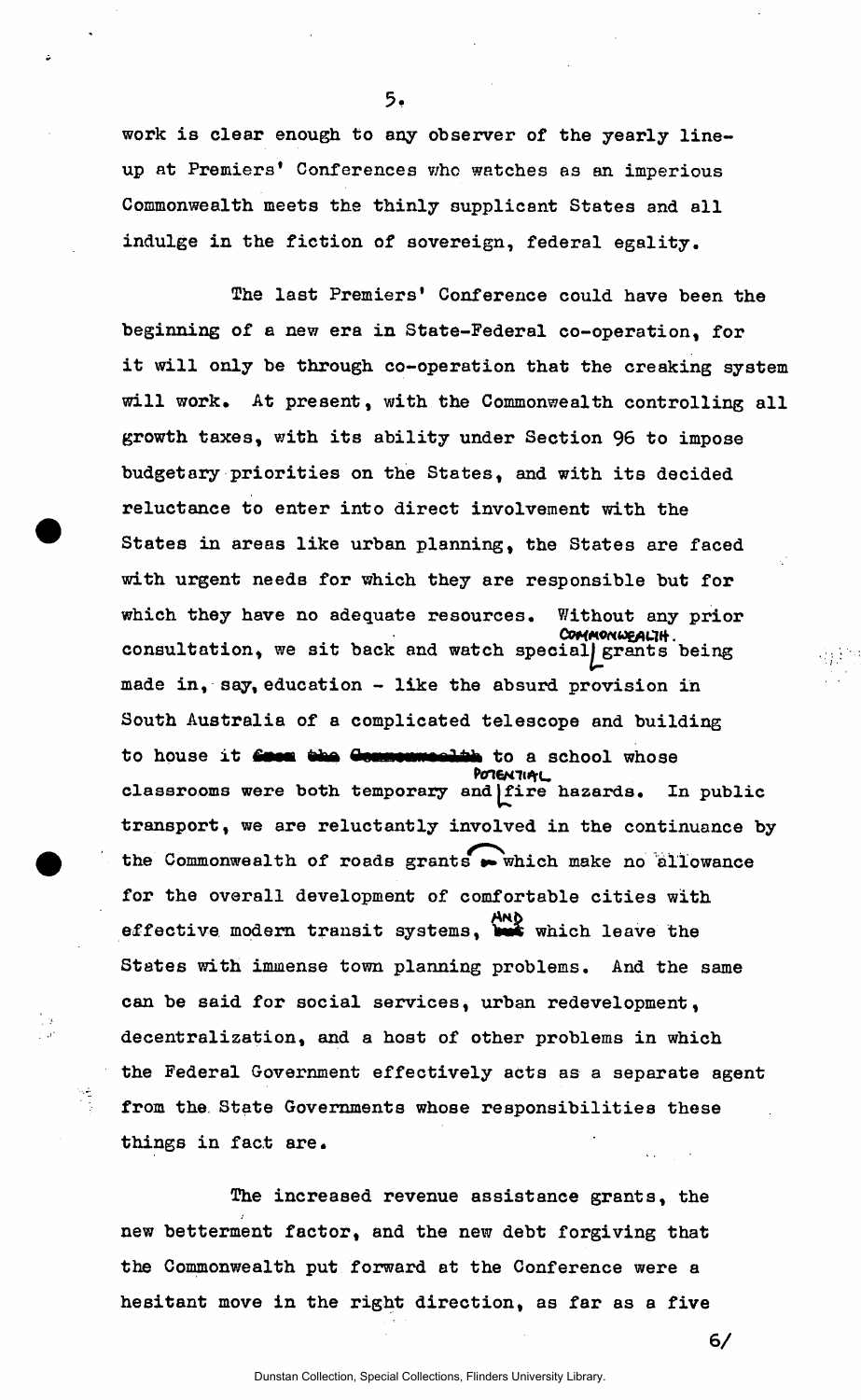year holding operation goes. But what in fact is essential to the States is not only a better financial deal that takes into account their increasing areas of responsibility, but also a system of State-Federal co-op eration in which Section 96 priorities are jointly worked out. Joint-Secretariats must be set up in each area of common interest. They would have to be bodies responsible to the joint meeting of Federal and State Ministers involved in a specific area, and not merely a Commonwealth paid organization responsible to a Federal Minister and which reported to the joint meeting. And the idea is not as perhaps as strange as it may sound. the idea is not as perhaps as strange as strange as it may sound. It may sound the interval as it may sound.  $E_{\rm eff}$  is state-federal co-operation in setting priorities in setting priorities  $\sim$ was very easily and smoothly achieved in the running of the running of the running of the running of the running of the running of the running of the running of the running of the running of the running of the running of t the War Services Land Settlement Settlement Scheme. There should be shown that  $\mathcal{A}$ major efforts in planning by the Hospitals Commission, and we should have schools and pre-schools and pre-schools and pre-schools and pre-schools Commissions. Urban development and redevelopment must be undertaken with the **Commonwealth recognizing responsibilities in the area also**  The role of the common  $\mathcal{C}$  the Commission showledge  $\mathcal{C}$  the  $\mathcal{C}$ expanded to service the Commissions and Secretariats, and the Interstate Commission should be re-established to and the Interstate Commission should be re-established to exercise the control and planning of trade and commerce

**6** 

There are interial factors in Australian Government that I often feel gives it the shape of a great mound of dough - push it, and though the top starts moving the bottom clings to the board. But nevertheless, some action is possible now - and much will be nec $\tilde{\theta}$ ssary soon - to solve the inadequacies of the present system. It has happened in the United States, Canada, and Western Germany - they have found

and interstate government relations generally.

**7/** 

 $\sim$   $^{-1}$